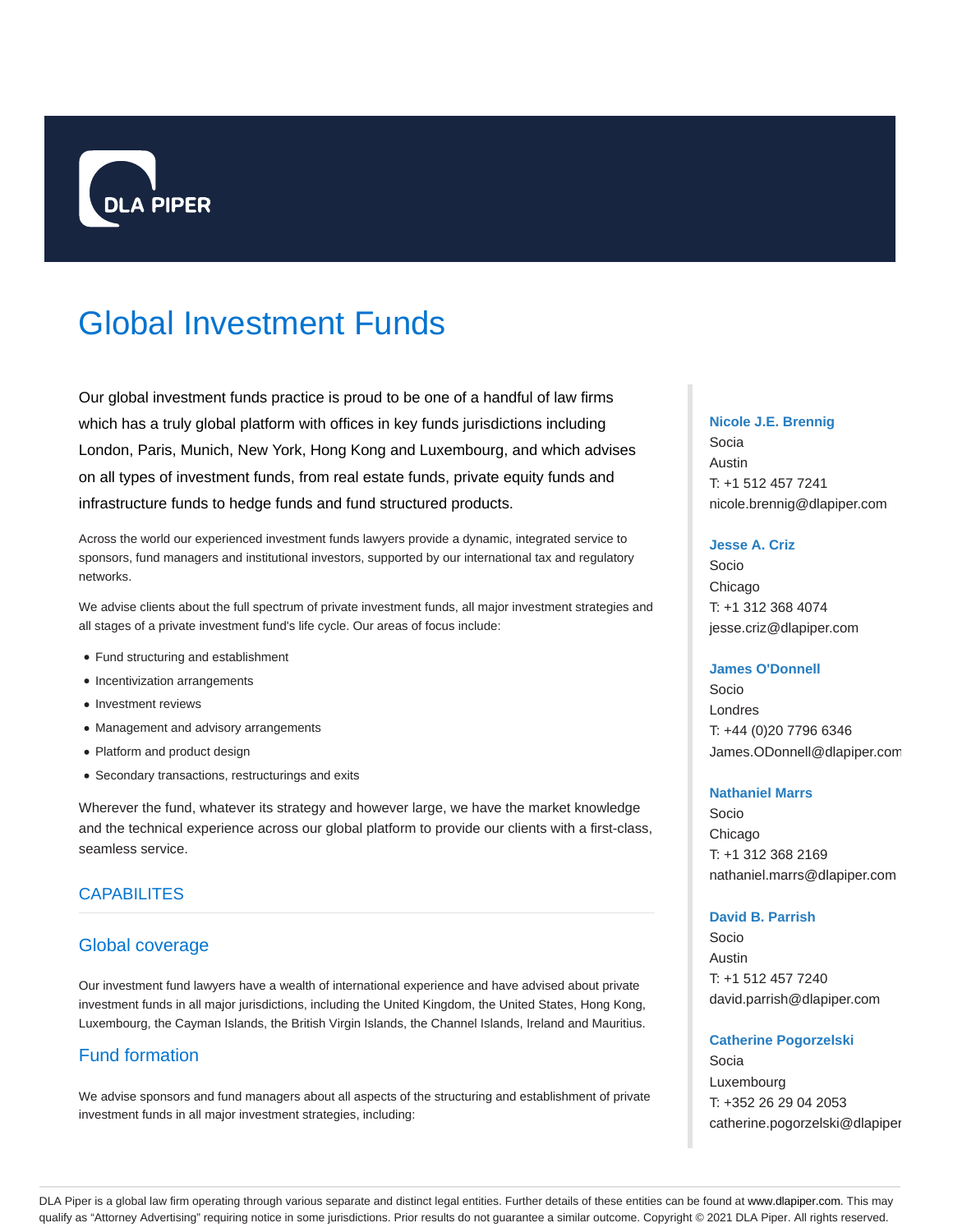- Co-investment funds
- Debt funds
- Hedge funds
- Infrastructure funds
- Private equity funds
- Real estate funds and joint ventures
- Venture capital funds

## Investor representation

Lawyers from our global investment funds practice have advised institutional clients such as development finance institutions, pension funds and sovereign wealth funds about investments in excess of US\$25 billion, including in:

- Authorised/managed funds
- Buy-out funds
- Hedge funds
- Infrastructure funds
- Real estate funds
- Secondary funds

Our highly experienced lawyers have also advised institutional investors about some of the most bespoke and innovative investment fund products in the market today.

# Platform and product design

We specialise in cross-jurisdictional fund solutions, such as pan-continental funds, global management platforms, co-investment funds, managed accounts, structured products and global offerings of securities.

## **NOVEDADES**

# Publicaciones

**Through the lens of Chile: Four trends motivating the energy sector in 2022**

## 28 March 2022 PANORAMA

The planning process may prove complicated for the energy sector as it strives to integrate trends that are rapidly transforming the industry.

**Using big data and AI to track SESG criteria: The LatAm experience**

## 14 March 2022 PANORAMA

Today's investors need a comprehensive view of the potential material SESG issues facing their portfolio companies in order to meet regulatory requirements.

**Energy Year in Review 2021: Americas**

3 February 2022

### **SERVICIOS** RELACIONADOS

- Corporate
- Finance
- Debt Capital Markets
- Private Equity
- Real Estate
- Reestructuración
- Tax
- Real Estate Funds and Private Equity
- Investment
	- Management and Funds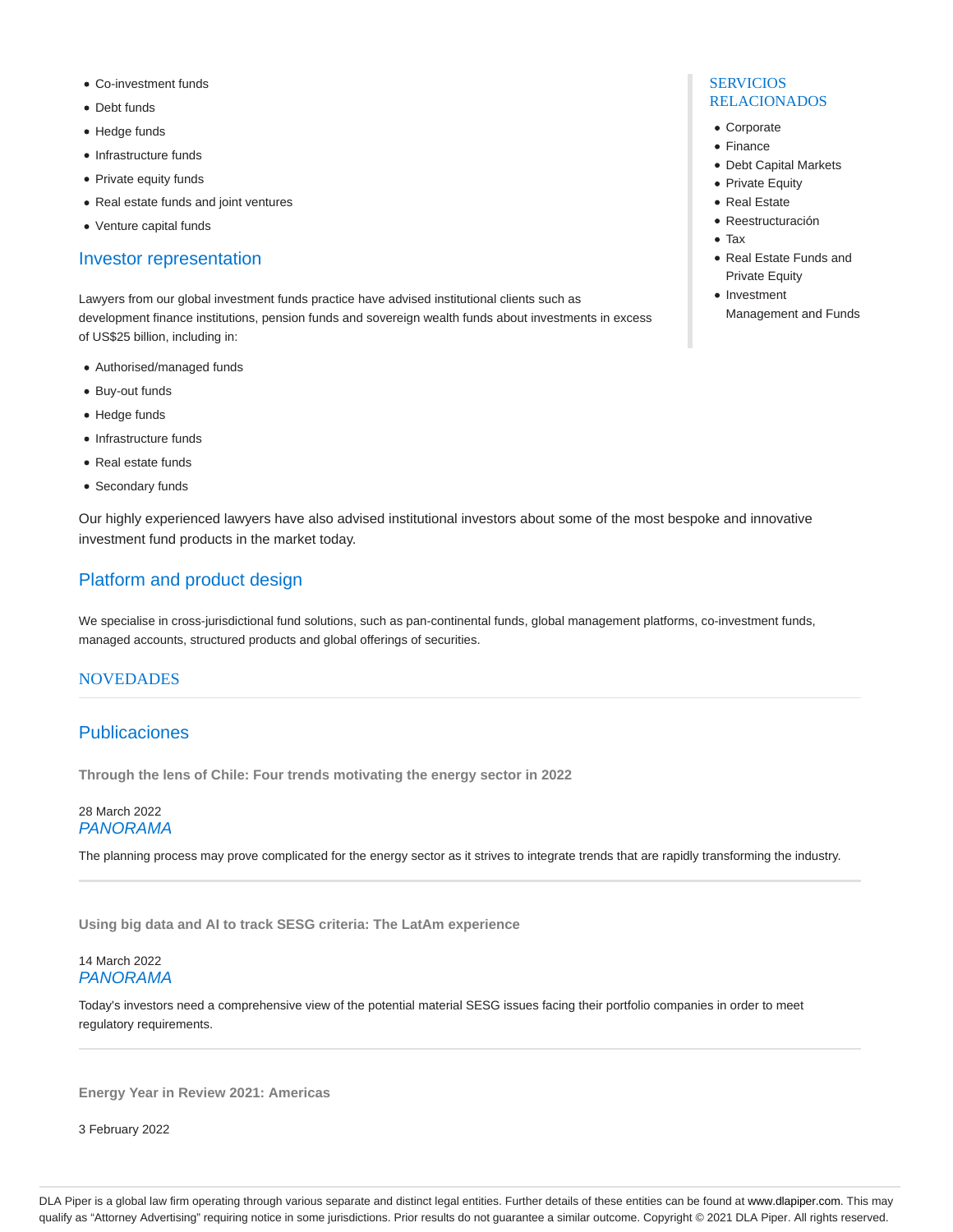**Integration of sustainability factors under the UCITS, AIFMD, IDD II and MIFID II regulations**

#### 29 July 2021

Responsible investment is largely seen as the inclusion of environmental, social and governance (ESG) factors in investment and decisionmaking processes. This concept has developed over time, and more specifically post 2008.

**Cross-border distribution of Alternative Investment Funds – What you need to know about the new regulatory framework**

#### 15 July 2021

A number of key provisions of the new legislative framework on cross border distribution of investment funds across the European Union will become applicable as of 2 August 2021.

**Imminence does not mean haste**

## 4 March 2020 EU SUSTAINABLE FINANCE

Sustainability and ESG stewardship are at the forefront of investment managers' and investment funds' agendas under the combined pressure of investors and as a result of several important pieces of regulation becoming live. SFDR is one of them. It will become applicable in phases, the first deadline being as early as 10 March 2021.

# Eventos

## **Reciente**

**Hear GP and LP perspectives on fundraising for emerging managers**

19 October 2021 | 1:00 pm - 2:00 pm ET Webinar

**The Irish ILP and what it means for US GPs**

24 June 2021 | 11:00 EST Webinar

**Global Investment Forum 2021**

2 June 2021

DLA Piper is a global law firm operating through various separate and distinct legal entities. Further details of these entities can be found at www.dlapiper.com. This may qualify as "Attorney Advertising" requiring notice in some jurisdictions. Prior results do not guarantee a similar outcome. Copyright © 2021 DLA Piper. All rights reserved.